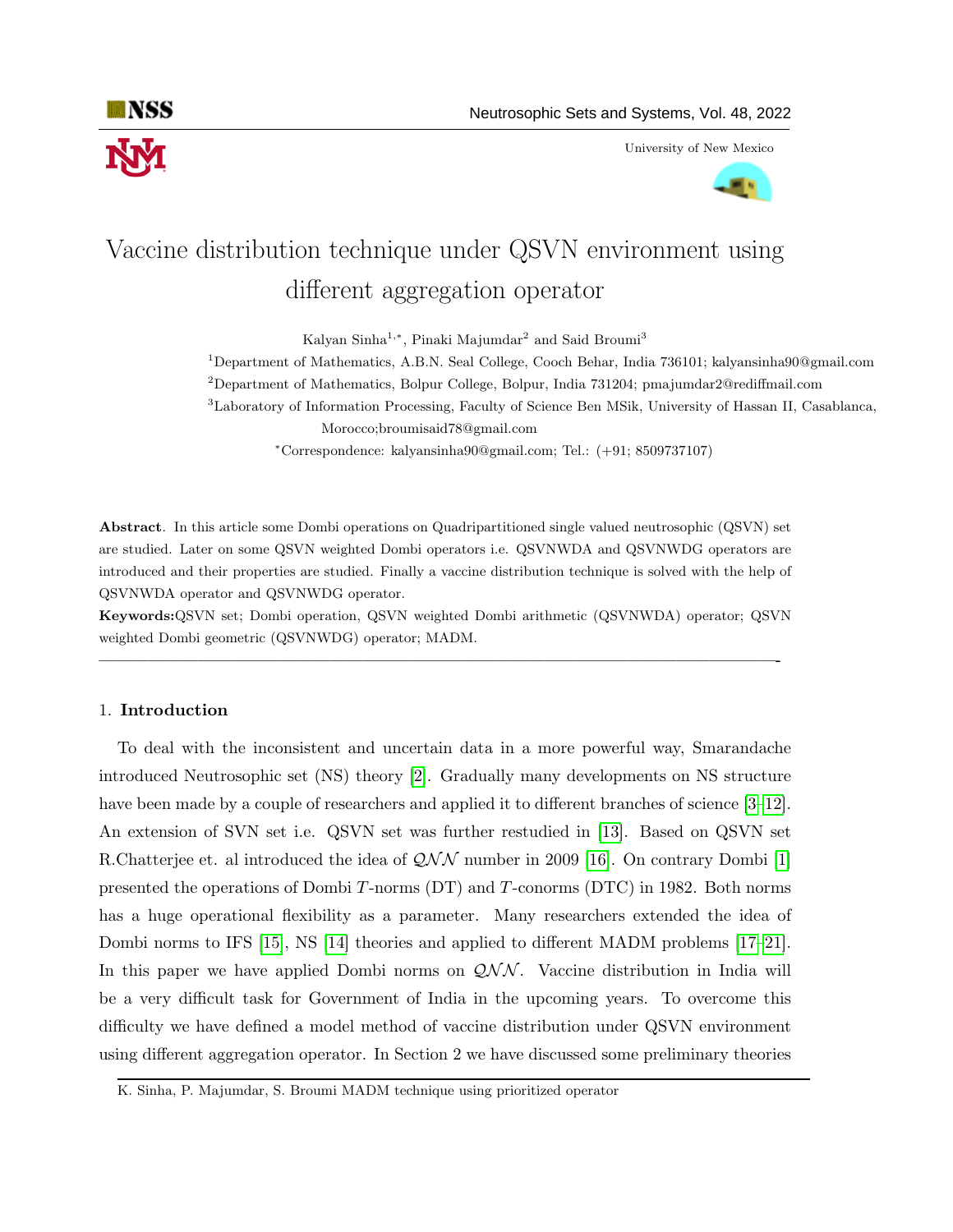which will be used throughout the rest of the article. We have defined some order relations on  $QNN$  in Section 3. In Section 4 QSVNWDA and QSVNWDG operators are defined and their properties are studied. A MADM problem is solved on the basis of QSVNWDA and QSVNWDG operators in Section 5. Section 6 winds up the article.

## 2. Some basics

**Definition 2.1.** [\[13\]](#page-10-3) A QSVN set A over a set  $X \neq \phi$  characterizes each element x in X by a truth-membership function  $A_t$ , a contradiction membership function  $A_c$ , an ignorancemembership function  $A_u$  and a falsity membership function  $A_f$  s.t. for each  $x \in X$ ,  $A_t(x), A_c(x), A_u(x), A_f(x) \in [0,1]$  and  $0 \leq A_t(x) + A_c(x) + A_u(x) + A_f(x) \leq 4$ .

**Definition 2.2.** [\[16\]](#page-11-0) An element  $\beta = \langle \beta_t, \beta_c, \beta_u, \beta_f \rangle \in [0, 1]^4$  is said to be a QNN number. We express the collection of QNN numbers as  $QNN$ .

**Definition 2.3.** [\[16\]](#page-11-0) Consider  $\mu, \nu, \omega \in Q\mathcal{NN}$  and  $i, j, k \in \mathbb{N}$ . Then the following basic operations hold on  $\mathcal{QNN}$ :

- (i)  $\mu \bigoplus \nu = \langle \mu_t + \nu_t \mu_t \nu_t, \mu_c + \nu_c \mu_c \nu_c, \mu_u \nu_u, \mu_f \nu_f \rangle,$
- (ii)  $\mu \bigodot \nu = \langle \mu_t \nu_t, \mu_c \nu_c, \mu_u + \nu_u \mu_u \nu_u, \mu_f + \nu_f \mu_f \nu_f \rangle,$
- (iii)  $(\mu)^k = \langle (\mu_t)^k, (\mu_c)^k, 1 (1 \mu_u)^k, 1 (1 \mu_f)^k \rangle,$
- (iv)  $k\mu = \langle 1 (1 \mu_t)^k, 1 (1 \mu_c)^k, (\mu_u)^k, (\mu_f)^k \rangle,$

Both the above operations are commutative and associative on  $\mathcal{QNN}$ .

## 2.1. DT and DTC

**Definition 2.4.** [\[1\]](#page-10-4) Suppose  $r, s \in \mathbb{R}$ . Then DT  $(D(r, s))$  and DTC  $(\overline{D}(r, s))$  between r and s are defined respectively as below:

$$
D(r,s) = \frac{1}{1 + \left\{ \left( \frac{1-r}{r} \right) e + \left( \frac{1-s}{s} \right) e \right\}^{\frac{1}{\varrho}}}
$$

$$
\overline{D}(r,s) = \frac{1}{1 + \left\{ \left( \frac{r}{1-r} \right) e + \left( \frac{s}{1-s} \right) e \right\}^{\frac{1}{\varrho}}},
$$

where  $\rho \geq 1$  and  $(p, q) \in [0, 1] \times [0, 1]$ .

# 3. Order relations on  $QNN$

In this section we will first define some order relations of QNN based on newly introduced score functions and accuracy functions on  $QNN$ .

K. Sinha, P. Majumdar, S. Broumi Vaccine distribution technique under QSVN environment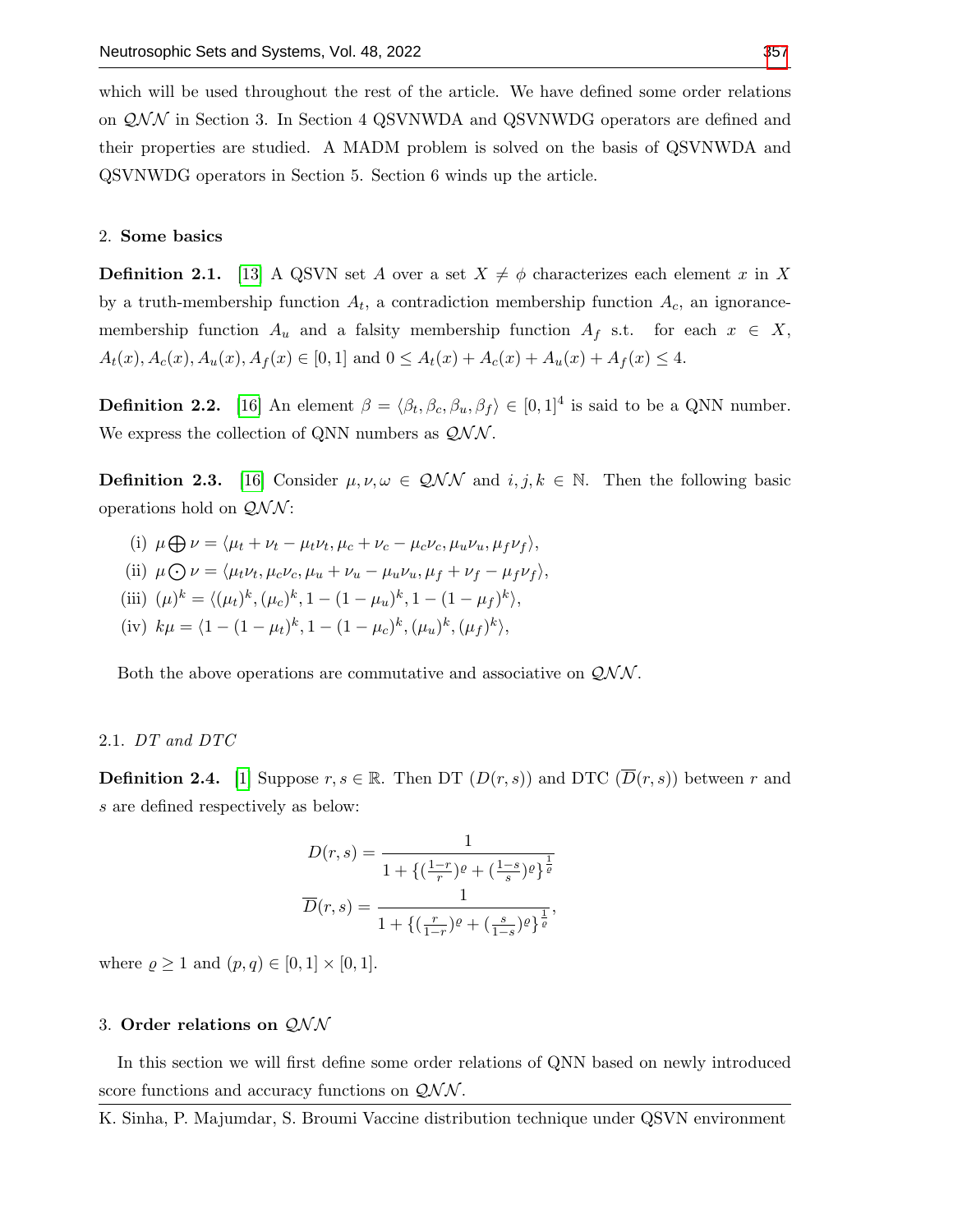<span id="page-2-0"></span>**Definition 3.1.** The score function  $S(\beta)$ :  $QNN \rightarrow \mathbb{R}$  of  $\beta = \langle \beta_t, \beta_c, \beta_u, \beta_f \rangle \in QNN$  is defined as

$$
S(\beta) = \frac{2 + \beta_t + \beta_c - \beta_u - \beta_f}{4}
$$

The corresponding accuracy functions  $H_i: \mathcal{QNN} \to \mathbb{R}, i = 1, 2, 3$  are defined as follows:

$$
H_1(\beta) = (\beta_t + \beta_c) - (\beta_u + \beta_f)
$$
  
\n
$$
H_2(\beta) = \frac{\beta_t - \beta_c}{2}
$$
  
\n
$$
H_3(\beta) = \frac{\beta_u - \beta_f}{2}.
$$

**Remark 3.2.** Now for any  $\beta \in QNN$ , it follows that

- (i)  $0 \leq S(\beta) \leq 1$ .
- (ii)  $-2 \leq H_1(\beta) \leq 2$ .
- (iii)  $-0.5 \leq H_2(\beta) \leq 0.5$ .
- (iv)  $-0.5 \leq H_3(\beta) \leq 0.5$ .

**Definition 3.3.** Suppose  $\beta, \gamma \in QNN$ . We define the order relation between any two  $\beta, \gamma \in$  $QNN$  as follows:

- (i) If  $S(\beta) < S(\gamma)$ , then  $\beta \leq \gamma$ .
- (ii) If  $S(\beta) = S(\gamma)$ , then
	- (a)  $H_1(\beta) < H_1(\gamma) \Rightarrow \beta \leq \gamma$  else if
	- (b)  $H_1(\beta) = H_1(\gamma)$  with  $H_2(\beta) < H_2(\gamma) \Rightarrow \beta \leq \gamma$  else if
	- (c)  $H_1(\beta) = H_1(\gamma), H_2(\beta) = H_2(\gamma)$  with  $H_3(\beta) < H_3(\gamma) \Rightarrow \beta \leq \gamma$  else if
	- (d)  $H_1(\beta) = H_1(\gamma)$ ,  $H_2(\beta) = H_2(\gamma)$  and  $H_3(\beta) = H_3(\gamma) \Rightarrow \beta = \gamma$ .

Here  $\beta \leq \gamma$  denotes  $\beta$  proceeds  $\gamma$ .

#### 3.1. Some QSVN Dombi operations

In this section we have discussed some QSVN Dombi operations [\[22\]](#page-11-4).

**Definition 3.4.** Suppose  $\alpha = \langle m_1, n_1, p_1, q_1 \rangle \in QNN$  and  $\beta = \langle m_2, n_2, p_2, q_1 \rangle \in QNN$ ,  $\rho \ge 1$ and  $k > 0$ . Then the DT and DTC operations on  $QNN$  are defined as below:

(i)  
\n
$$
\alpha \oplus \beta = \left\{ 1 - \frac{1}{1 + \left( (\frac{m_1}{1 - m_1}) \varrho + (\frac{m_2}{1 - m_2}) \varrho \right)^{\frac{1}{\varrho}}}, 1 - \frac{1}{1 + \left( (\frac{n_1}{1 - n_1}) \varrho + (\frac{n_2}{1 - n_2}) \varrho \right)^{\frac{1}{\varrho}}}, 1 - \frac{1}{1 + \left( (\frac{1 - p_1}{p_1}) \varrho + (\frac{1 - p_2}{p_2}) \varrho \right)^{\frac{1}{\varrho}}}, 1 - \frac{1}{1 + \left( (\frac{1 - q_1}{q_1}) \varrho + (\frac{1 - q_2}{q_2}) \varrho \right)^{\frac{1}{\varrho}}}} \right\}
$$
\n(ii)  
\n
$$
\alpha \ominus \beta = \left\{ 1 - \frac{1}{1 + \left( (\frac{1 - m_1}{m_1}) \varrho + (\frac{1 - m_2}{m_2}) \varrho \right)^{\frac{1}{\varrho}}}, 1 - \frac{1}{1 + \left( (\frac{1 - n_1}{n_1}) \varrho + (\frac{1 - n_2}{n_2}) \varrho \right)^{\frac{1}{\varrho}}}, 1 - \frac{1}{1 + \left( (\frac{p_1}{1 - p_1}) \varrho + (\frac{p_2}{1 - p_2}) \varrho \right)^{\frac{1}{\varrho}}}, 1 - \frac{1}{1 + \left( (\frac{q_1}{1 - q_1}) \varrho + (\frac{q_2}{1 - q_2}) \varrho \right)^{\frac{1}{\varrho}}}} \right\}
$$

K. Sinha, P. Majumdar, S. Broumi Vaccine distribution technique under QSVN environment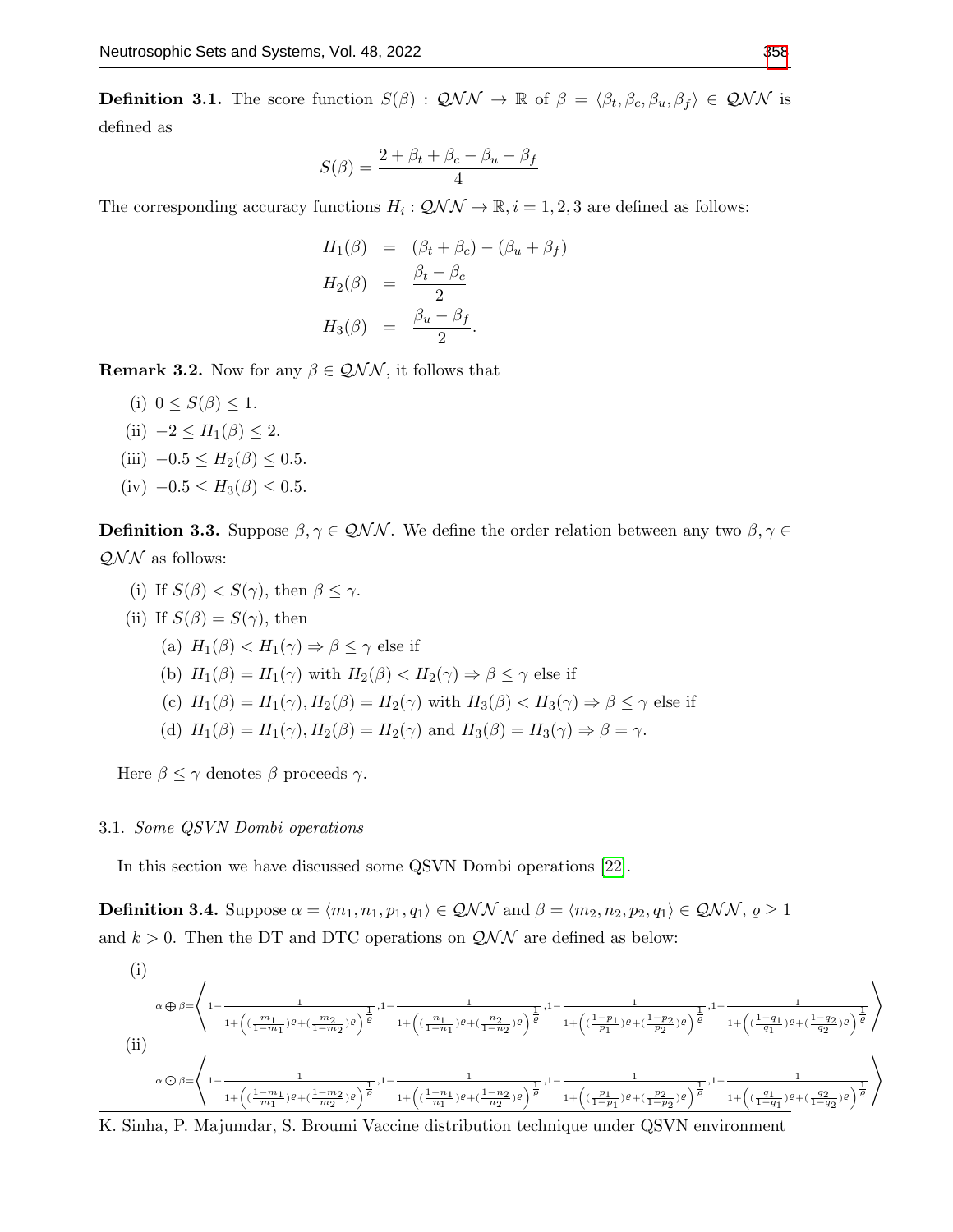(iii) kα<sup>=</sup> \* 1− 1 1+ k( m1 1−m1 )% 1 % ,1− 1 1+ k( n1 1−n1 )% 1 % ,1− 1 1+ k( 1−p1 p1 )% 1 % ,1− 1 1+ k( 1−q1 q1 )% 1 % + , (iv) <sup>α</sup> k= \* 1− 1 1+ k( <sup>1</sup>−m<sup>1</sup> <sup>m</sup><sup>1</sup> )% 1 % ,1− 1 1+ k( 1−n1 n1 )% 1 % ,1− 1 1+ k( p1 1−p1 )% 1 % ,1− 1 1+ k( q1 1−q1 )% 1 % + .

# 4. Dombi weighted aggregation operators on  $QNN$

<span id="page-3-0"></span>**Definition 4.1.** Let  $\beta_j = \langle m_j, n_j, p_j, q_j \rangle$   $(j = 1, 2, ..., l)$  be a collection on  $QNN$ . A QSVN weighted Dombi arithmetic (QSVNWDA) operator of dimension l is a function  $f: Q\mathcal{NN}^l \to$  $\mathcal{QNN}$  defined by:

$$
f(\beta_1, \beta_2, \dots, \beta_l) = \bigoplus_{j=1}^l \omega_j \beta_j
$$

where  $\omega = (\omega_1, \omega_2, \dots, \omega_l)^T$  is the weight vector,  $\omega_j$  is attached with  $\beta_j, j = 1, 2, \dots, l$  with  $0 \leq \omega_j \leq 1 \text{ and } \sum^l$  $j=1$  $\omega_j=1.$ 

<span id="page-3-1"></span>**Theorem 4.2.** Suppose  $\beta_j = \langle m_j, n_j, p_j, q_j \rangle$   $(j = 1, 2, ..., l)$  be a collection on QNN along weight vector  $\omega$ . Then

$$
f(\beta_1, \beta_2, \dots, \beta_l) = \bigoplus_{j=1}^l \omega_j \beta_j
$$
  

$$
= \left\langle 1 - \frac{1}{1 + \left\{ \sum_{j=1}^l \omega_j \left( \frac{m_j}{1 - m_j} \right)^{\varrho} \right\}^{\frac{1}{\varrho}}, 1 - \frac{1}{1 + \left\{ \sum_{j=1}^l \omega_j \left( \frac{n_j}{1 - n_j} \right)^{\varrho} \right\}^{\frac{1}{\varrho}}}, 1 - \frac{1}{1 + \left\{ \sum_{j=1}^l \omega_j \left( \frac{1 - p_j}{p_j} \right)^{\varrho} \right\}^{\frac{1}{\varrho}}}, 1 - \frac{1}{1 + \left\{ \sum_{j=1}^l \omega_j \left( \frac{1 - q_j}{q_j} \right)^{\varrho} \right\}^{\frac{1}{\varrho}}}} \right\rangle.
$$

\* *Proof.* Here  $\omega_1 \in \omega$  and  $\beta_1 \in \mathcal{QNN}$ . Now we have  $\omega_1\beta_1 =$  $1 - \frac{1}{1}$  $1+\left\{\left(\frac{m_1}{1-m_1}\right.$  $\frac{1}{\sqrt{2}}$ , 1 –  $\frac{1}{\sqrt{2}}$  $1+\left\{\left(\frac{n_1}{1-n_1}\right.$  $\frac{1}{\sqrt{2}}$ , 1 –  $\frac{1}{\sqrt{2}}$  $1+\left\{\left(\frac{1-p_1}{p_1}\right)$  $\frac{1}{\sqrt{e} \frac{1}{\sqrt{e}}}$ , 1 -  $\frac{1}{\sqrt{1-e}}$  $1+\left\{\left(\frac{1-q_1}{q_1}\right)$  $\sqrt{e}$   $\frac{1}{e}$  $\setminus$ . Hence the above equation trivially holds for  $l = 1$ . In a parallel way  $\omega_2 \in \omega$  and  $\beta_2 \in \mathcal{QNN}$  and we have  $\omega_2\beta_2 =$ \*  $1 - \frac{1}{1}$  $\frac{1}{1+\left\{\left(\frac{m_2}{1-m_2}\right)^{\varrho}\right\}^{\frac{1}{\varrho}}}, 1-\frac{1}{1+\left\{\left(\frac{n_2}{1-n_2}\right)^{\varrho}\right\}^{\frac{1}{\varrho}}}.$  $\frac{1}{1+\left\{\left(\frac{n_2}{1-n_2}\right)^{\varrho}\right\}^{\frac{1}{\varrho}}}, 1-\frac{1}{1+\left\{\left(\frac{1-\eta}{p_2}\right)^{\varrho}\right\}^{\frac{1}{\varrho}}}.$  $\frac{1}{1+\left\{\left(\frac{1-p_2}{p_2}\right)^{\varrho}\right\}^{\frac{1}{\varrho}}}, 1-\frac{1}{1+\left\{\left(\frac{1-q}{q_2}\right)^{\varrho}\right\}^{\frac{1}{\varrho}}}.$  $1+\left\{\left(\frac{1-q_2}{q_2}\right)^{\varrho}\right\}^{\frac{1}{\varrho}}$  $\setminus$ . Therefore

$$
f(\beta_1, \beta_2) = \omega_1 \beta_1 \bigoplus \omega_2 \beta_2
$$
  
=  $\left\langle 1 - \frac{1}{1 + \left\{ \sum_{j=1}^2 \omega_j \left( \frac{m_j}{1 - m_j} \right)^{\rho} \right\}^{\frac{1}{\rho}}, 1 - \frac{1}{1 + \left\{ \sum_{j=1}^2 \omega_j \left( \frac{n_j}{1 - n_j} \right)^{\rho} \right\}^{\frac{1}{\rho}}}, 1 - \frac{1}{1 + \left\{ \sum_{j=1}^2 \omega_j \left( \frac{1 - p_j}{p_j} \right)^{\rho} \right\}^{\frac{1}{\rho}}}, 1 - \frac{1}{1 + \left\{ \sum_{j=1}^2 \omega_j \left( \frac{1 - q_j}{q_j} \right)^{\rho} \right\}^{\frac{1}{\rho}}}} \right\rangle$ 

Hence the equation is valid for  $l = 1, 2$ . We assume that the equation is valid for  $l = s$  i.e.

$$
f(\beta_1, \beta_2, \dots, \beta_s) = \bigoplus_{j=1}^s \omega_j \beta_j
$$

$$
= \left\langle 1 - \frac{1}{1 + \left\{ \sum_{j=1}^s \omega_j \left( \frac{m_j}{1 - m_j} \right)^{\varrho} \right\}^{\frac{1}{\varrho}}, 1 - \frac{1}{1 + \left\{ \sum_{j=1}^s \omega_j \left( \frac{n_j}{1 - n_j} \right)^{\varrho} \right\}^{\frac{1}{\varrho}}}, 1 - \frac{1}{1 + \left\{ \sum_{j=1}^s \omega_j \left( \frac{1 - p_j}{p_j} \right)^{\varrho} \right\}^{\frac{1}{\varrho}}}, 1 - \frac{1}{1 + \left\{ \sum_{j=1}^s \omega_j \left( \frac{1 - q_j}{q_j} \right)^{\varrho} \right\}^{\frac{1}{\varrho}}}} \right\rangle.
$$

K. Sinha, P. Majumdar, S. Broumi Vaccine distribution technique under QSVN environment

.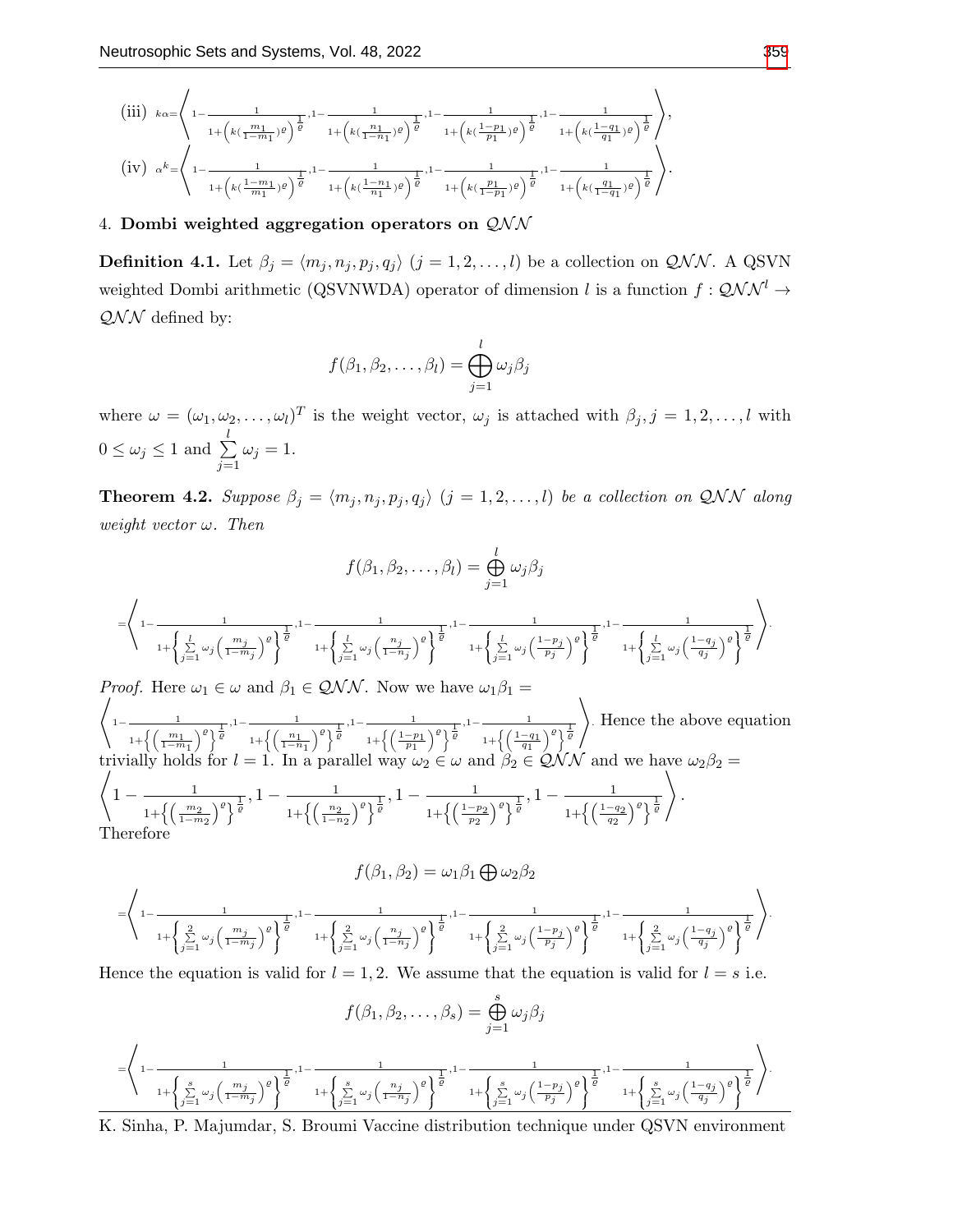Finally for  $l = s + 1$ , one can easily see that

$$
f(\beta_1, \beta_2, \dots, \beta_s) = \bigoplus_{j=1}^s \omega_j \beta_j \bigoplus \omega_{s+1} \beta_{s+1}
$$
  
\n
$$
= \left\langle 1 - \frac{1}{1 + \left\{ \sum_{j=1}^s \omega_j \left( \frac{m_j}{1 - m_j} \right)^{\varrho} \right\}^{\frac{1}{\varrho}}, 1 - \frac{1}{1 + \left\{ \sum_{j=1}^s \omega_j \left( \frac{n_j}{1 - n_j} \right)^{\varrho} \right\}^{\frac{1}{\varrho}}}, 1 - \frac{1}{1 + \left\{ \sum_{j=1}^s \omega_j \left( \frac{1 - p_j}{1 - n_j} \right)^{\varrho} \right\}^{\frac{1}{\varrho}}}, 1 - \frac{1}{1 + \left\{ \sum_{j=1}^s \omega_j \left( \frac{1 - q_j}{1 - q_j} \right)^{\varrho} \right\}^{\frac{1}{\varrho}}}} \right\} \oplus \omega_{s+1} \beta_{s+1}
$$
  
\n
$$
= \left\langle 1 - \frac{1}{1 + \left\{ \sum_{j=1}^{s+1} \omega_j \left( \frac{m_j}{1 - m_j} \right)^{\varrho} \right\}^{\frac{1}{\varrho}}}, 1 - \frac{1}{1 + \left\{ \sum_{j=1}^{s+1} \omega_j \left( \frac{n_j}{1 - n_j} \right)^{\varrho} \right\}^{\frac{1}{\varrho}}}, 1 - \frac{1}{1 + \left\{ \sum_{j=1}^{s+1} \omega_j \left( \frac{1 - p_j}{p_j} \right)^{\varrho} \right\}^{\frac{1}{\varrho}}}}, 1 - \frac{1}{1 + \left\{ \sum_{j=1}^{s+1} \omega_j \left( \frac{1 - q_j}{q_j} \right)^{\varrho} \right\}^{\frac{1}{\varrho}}}} \right\rbrace.
$$

Thus in general the equation

$$
f(\beta_1, \beta_2, \dots, \beta_l) = \bigoplus_{j=1}^l \omega_j \beta_j
$$
  
=  $\left\langle 1 - \frac{1}{1 + \left\{ \sum\limits_{j=1}^l \omega_j \left( \frac{m_j}{1 - m_j} \right)^{\varrho} \right\}^{\frac{1}{\varrho}}, 1 - \frac{1}{1 + \left\{ \sum\limits_{j=1}^l \omega_j \left( \frac{n_j}{1 - n_j} \right)^{\varrho} \right\}^{\frac{1}{\varrho}}}, 1 - \frac{1}{1 + \left\{ \sum\limits_{j=1}^l \omega_j \left( \frac{1 - p_j}{p_j} \right)^{\varrho} \right\}^{\frac{1}{\varrho}}}, 1 - \frac{1}{1 + \left\{ \sum\limits_{j=1}^l \omega_j \left( \frac{1 - q_j}{q_j} \right)^{\varrho} \right\}^{\frac{1}{\varrho}}}} \right\rangle$ .

holds  $\forall l \in \mathbb{N}$ .  $\Box$ 

<span id="page-4-0"></span>Theorem 4.3. The QSVNWDA operator f satisfies the following properties:

- (i) Consistency:  $f(\beta_1, \beta_2, \ldots, \beta_l) \in \mathcal{QNN}$ .
- (ii) Idempotency:  $f(\beta, l \times ... , \beta) = \beta$ .
- (iii) Commutativity:  $f(\beta_1, \beta_2, \ldots, \beta_l) = f(\beta_l, \beta_{l-1}, \ldots, \beta_1)$ .
- (iv)  $f(\beta_{\pi(1)}, \beta_{\pi(2)}, \ldots, \beta_{\pi(l)}) = f(\beta_1, \beta_2, \ldots, \beta_l)$  where  $\pi$  is a permutation on  $\{1, 2, \ldots, l\}$ .

Proof. The proof of consistency and commutativity properties of QSVNWDA operator is quite easy. We now proceed to prove the part (ii). Since  $\sum_{i=1}^{l}$  $j=1$  $\omega_j = 1$ , thus

$$
f(\beta, l \text{ times} \dots, \beta) = \bigoplus_{j=1}^{l} \omega_j \beta_j = (\sum_{j=1}^{l} \omega_j)\beta = \beta.
$$

Finally consider  $\pi$  as a permutation on  $\{1, 2, \ldots, l\}$ . Now due to additive commutativity in QN N

$$
f(\beta_{\pi(1)},\beta_{\pi(2)},\ldots,\beta_{\pi(l)})=\bigoplus_{j=1}^l\omega(\beta_{\pi(j)})\beta_{\pi(j)}=\bigoplus_{j=1}^l\omega(\beta_j)\beta_j=f(\beta_1,\beta_2,\ldots,\beta_l).
$$

Hence we are done.  $\Box$ 

<span id="page-4-1"></span>**Theorem 4.4.** Consider  $\beta_j = \langle m_j, n_j, p_j, q_j \rangle, j = 1, 2, ..., l$  and  $\gamma_j = \langle \widetilde{m_j}, \widetilde{n_j}, \widetilde{p_j}, \widetilde{q_j} \rangle, j =$ 1, 2, ..., *l*) are two collections on QNN such that  $m_j \leq \widetilde{m}_j, n_j \leq \widetilde{n}_j, p_j \geq \widetilde{p}_j, q_j \geq \widetilde{q}_j \forall j$ . Then  $f(\beta_1, \beta_2, \ldots, \beta_l) \leq f(\gamma_1, \gamma_2, \ldots, \gamma_l).$ 

K. Sinha, P. Majumdar, S. Broumi Vaccine distribution technique under QSVN environment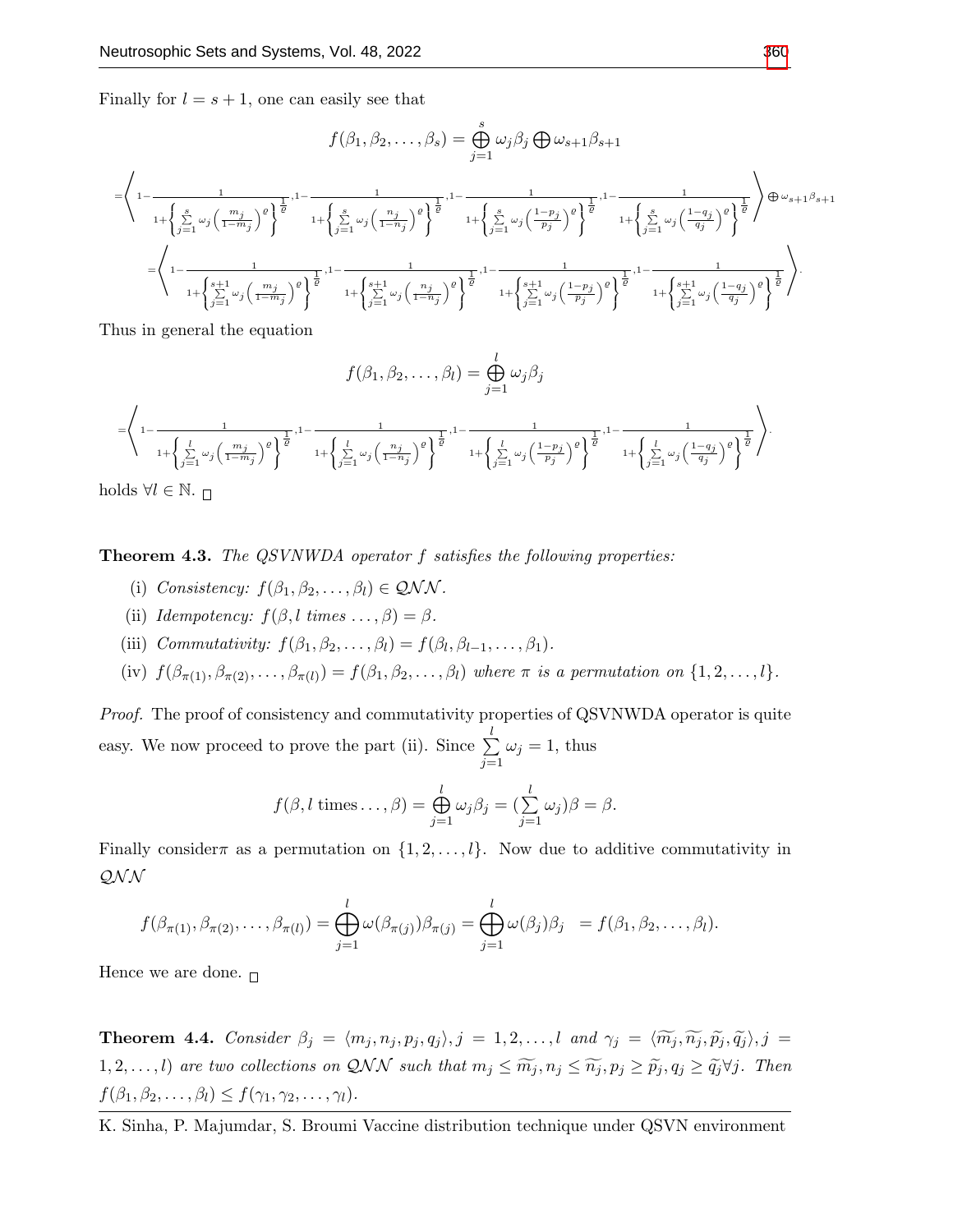Proof. Here,

$$
f(\beta_1, \beta_2, \dots, \beta_l) = \bigoplus_{j=1}^l \omega_j \beta_j
$$
  

$$
= \left\langle 1 - \frac{1}{1 + \left\{ \sum_{j=1}^l \omega_j \left( \frac{m_j}{1 - m_j} \right)^{\rho} \right\}^{\frac{1}{\rho}}, 1 - \frac{1}{1 + \left\{ \sum_{j=1}^l \omega_j \left( \frac{n_j}{1 - n_j} \right)^{\rho} \right\}^{\frac{1}{\rho}}}, 1 - \frac{1}{1 + \left\{ \sum_{j=1}^l \omega_j \left( \frac{1 - p_j}{p_j} \right)^{\rho} \right\}^{\frac{1}{\rho}}}, 1 - \frac{1}{1 + \left\{ \sum_{j=1}^l \omega_j \left( \frac{1 - q_j}{q_j} \right)^{\rho} \right\}^{\frac{1}{\rho}}}} \right\rangle}.
$$
  

$$
f(\gamma_1, \gamma_2, \dots, \gamma_l) = \bigoplus_{j=1}^l \omega_j \gamma_j
$$
  

$$
= \left\langle 1 - \frac{1}{1 + \left\{ \sum_{j=1}^l \omega_j \left( \frac{\widetilde{m_j}}{1 - \widetilde{m_j}} \right)^{\rho} \right\}^{\frac{1}{\varrho}}, 1 - \frac{1}{1 + \left\{ \sum_{j=1}^l \omega_j \left( \frac{\widetilde{n_j}}{1 - \widetilde{n_j}} \right)^{\rho} \right\}^{\frac{1}{\varrho}}}, 1 - \frac{1}{1 + \left\{ \sum_{j=1}^l \omega_j \left( \frac{1 - \widetilde{p_j}}{\widetilde{p_j}} \right)^{\rho} \right\}^{\frac{1}{\varrho}}}, 1 - \frac{1}{1 + \left\{ \sum_{j=1}^l \omega_j \left( \frac{1 - \widetilde{q_j}}{\widetilde{q_j}} \right)^{\rho} \right\}^{\frac{1}{\varrho}}}} \right\rangle}.
$$

Firstly we suppose that  $m_j < \widetilde{m_j}, n_j < \widetilde{n_j}, p_j > \widetilde{p_j}, q_j > \widetilde{q_j} \forall j \in \{1, ..., l\}$ . Then

$$
1 - m_j > 1 - \widetilde{m}_j \forall j \in \{1, \ldots, l\}
$$
\n
$$
\Rightarrow \sum_{j=1}^{l} \omega_j \left(\frac{m_j}{1 - m_j}\right) < \sum_{j=1}^{l} \omega_j \left(\frac{\widetilde{m}_j}{1 - \widetilde{m}_j}\right)
$$
\n
$$
\Rightarrow 1 + \left\{\sum_{j=1}^{l} \omega_j \left(\frac{m_j}{1 - m_j}\right)^{\varrho}\right\}^{\frac{1}{\varrho}} < 1 + \left\{\sum_{j=1}^{l} \omega_j \left(\frac{\widetilde{m}_j}{1 - \widetilde{m}_j}\right)^{\varrho}\right\}^{\frac{1}{\varrho}}
$$
\n
$$
\Rightarrow \frac{1}{1 + \left\{\sum_{j=1}^{l} \omega_j \left(\frac{m_j}{1 - m_j}\right)^{\varrho}\right\}^{\frac{1}{\varrho}}} > \frac{1}{1 + \left\{\sum_{j=1}^{l} \omega_j \left(\frac{\widetilde{m}_j}{1 - \widetilde{m}_j}\right)^{\varrho}\right\}^{\frac{1}{\varrho}}}
$$
\n
$$
\Rightarrow 1 - \frac{1}{1 + \left\{\sum_{j=1}^{l} \omega_j \left(\frac{m_j}{1 - m_j}\right)^{\varrho}\right\}^{\frac{1}{\varrho}}} < 1 - \frac{1}{1 + \left\{\sum_{j=1}^{l} \omega_j \left(\frac{\widetilde{m}_j}{1 - \widetilde{m}_j}\right)^{\varrho}\right\}^{\frac{1}{\varrho}}}
$$

In a similar way we have

$$
1 - \frac{1}{1 + \left\{ \sum\limits_{j=1}^{l} \omega_j \left( \frac{n_j}{1 - n_j} \right)^{\varrho} \right\}^{\frac{1}{\varrho}}} < 1 - \frac{1}{1 + \left\{ \sum\limits_{j=1}^{l} \omega_j \left( \frac{\widetilde{n_j}}{1 - \widetilde{n_j}} \right)^{\varrho} \right\}^{\frac{1}{\varrho}}}.
$$

Conversely we can easily see that

$$
1 - \frac{1}{1 + \left\{ \sum_{j=1}^{l} \omega_j \left( \frac{1 - p_j}{p_j} \right)^{\varrho} \right\}^{\frac{1}{\varrho}}} > 1 - \frac{1}{1 + \left\{ \sum_{j=1}^{l} \omega_j \left( \frac{1 - \tilde{p}_j}{\tilde{p}_j} \right)^{\varrho} \right\}^{\frac{1}{\varrho}}}.
$$

$$
1 - \frac{1}{1 + \left\{ \sum_{j=1}^{l} \omega_j \left( \frac{1 - q_j}{q_j} \right)^{\varrho} \right\}^{\frac{1}{\varrho}}} > 1 - \frac{1}{1 + \left\{ \sum_{j=1}^{l} \omega_j \left( \frac{1 - \tilde{q}_j}{\tilde{q}_j} \right)^{\varrho} \right\}^{\frac{1}{\varrho}}}.
$$

Combining all the above we get

$$
S(f(\beta_1,\beta_2,\ldots,\beta_l)) < S(f(\gamma_1,\gamma_2,\ldots,\gamma_l)).
$$

K. Sinha, P. Majumdar, S. Broumi Vaccine distribution technique under QSVN environment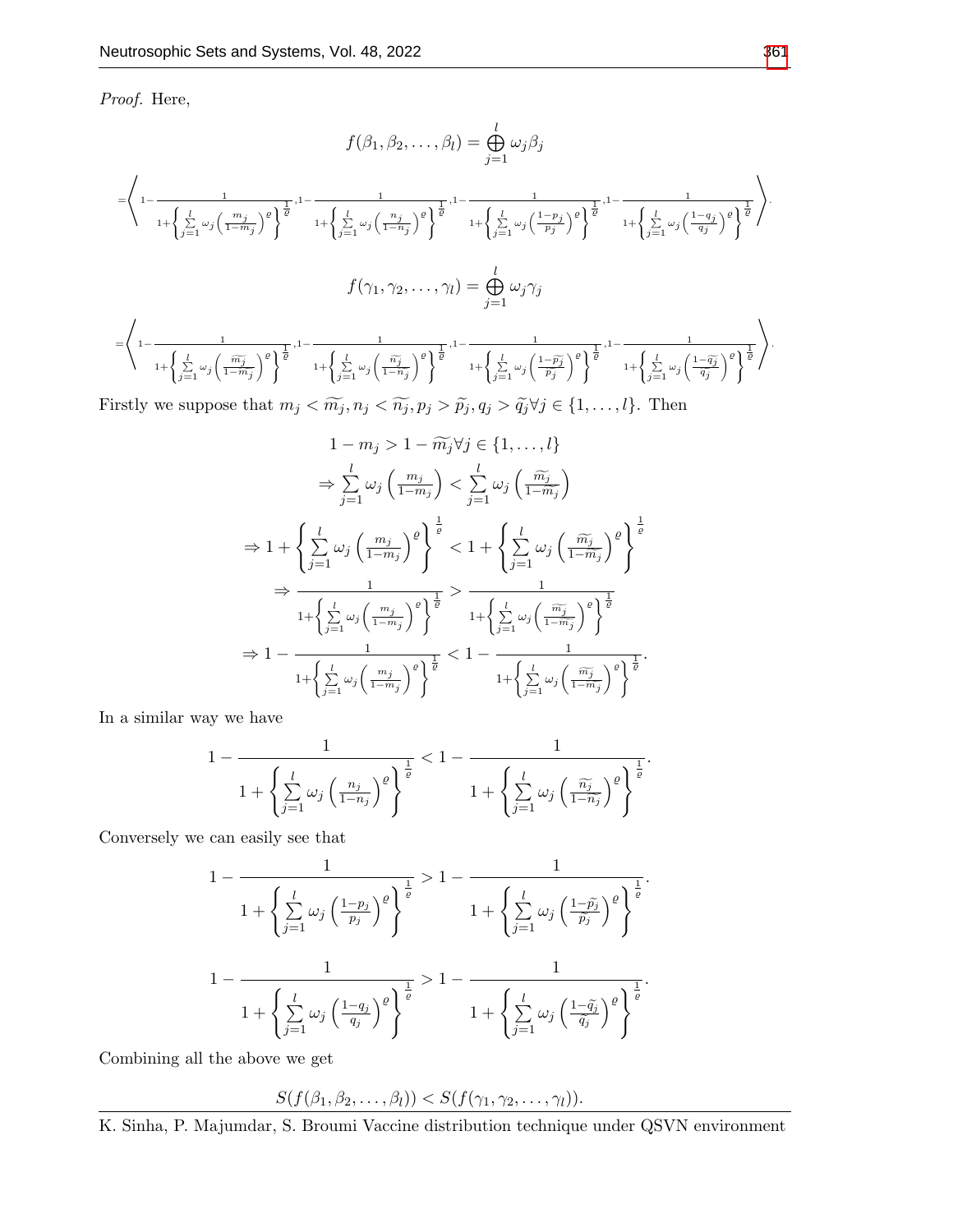Hence  $f(\beta_1, \beta_2, \ldots, \beta_l) < f(\gamma_1, \gamma_2, \ldots, \gamma_l)$ . Now if  $m_j = \widetilde{m_j}, n_j = \widetilde{n_j}, p_j = \widetilde{p_j}, q_j =$  $\tilde{q}_j \ \forall j \in \{1, \ldots, l\}.$  Then all the equalities as well as the score functions become equal i.e.  $S(f(\beta_1, \beta_2, \ldots, \beta_l)) = S(f(\gamma_1, \gamma_2, \ldots, \gamma_l))$ . Finally  $f(\beta_1, \beta_2, \ldots, \beta_l) \le f(\gamma_1, \gamma_2, \ldots, \gamma_l)$ .

<span id="page-6-0"></span>**Theorem 4.5.** Consider a collection of  $\beta_j = \langle m_j, n_j, p_j, q_j \rangle$ ,  $j = 1, 2, ..., l$  in QNN. Then

$$
\underline{\beta} \le f(\beta_1, \beta_2, \dots, \beta_l) \le \overline{\beta}, where
$$
  

$$
\underline{\beta} = \langle \min_j(m_j), \min_j(n_j), \min_j(p_j), \min_j(q_j) \rangle = \langle \underbrace{m_j, n_j, p_j, q_j}_{\overline{\beta}} \rangle \text{ and }
$$
  

$$
\overline{\beta} = \langle \max_j(m_j), \max_j(n_j), \max_j(p_j), \max_j(q_j) \rangle = \langle \overline{m_j}, \overline{n_j}, \overline{p_j}, \overline{q_j} \rangle.
$$

*Proof.* From Definition of  $QNN$  we have  $\forall j = \{1, 2, ..., l\},$ 

$$
\underline{m_j} \le m_j, \underline{n_j} \le n_j, \underline{p_j} \ge p_j, \underline{q_j} \ge q_j \text{ and}
$$
  

$$
m_j \le \overline{m_j}, n_j \le \overline{n_j}, p_j \ge \overline{p_j}, q_j \ge \overline{q_j} \text{ and}
$$

Then

$$
f(\underline{\beta}, l \ times, \underline{\beta}) \le f(\beta_1, \beta_2, \dots, \beta_l) \le f(\overline{\beta}, l \ times, \overline{\beta}), i.e
$$

$$
\beta \le f(\beta_1, \beta_2, \dots, \beta_l) \le \overline{\beta}.
$$

 $\Box$ 

**Definition 4.6.** Suppose  $\beta_j = \langle m_j, n_j, p_j, q_j \rangle$ ,  $(j = 1, 2, ..., l)$  be a collection on  $\mathcal{QNN}$ . Then from Definition [4.1](#page-3-0) a QSVNWDA operator  $f$  of dimension  $l$  can be written as follows

$$
f(\beta_1, \beta_2, \dots, \beta_l) = \bigoplus_{j=1}^l \omega_j \beta_j
$$

Now if  $\omega_j = \frac{1}{l}$  $\frac{1}{l} \forall j \in \{1, 2, \ldots, l\}$  then

$$
f(\beta_1, \beta_2, \ldots, \beta_l) = \frac{1}{l} \bigoplus_{j=1}^l \beta_j.
$$

In that case  $f(\beta_1, \beta_2, \ldots, \beta_l)$  is called average QSVNWDA operator i.e.QSVNWADA operator of  $\beta_j = \langle m_j , n_j , p_j , q_j \rangle$   $(j = 1, 2, \ldots, l).$ 

<span id="page-6-1"></span>**Definition 4.7.** Let  $\beta_j = \langle m_j, n_j, p_j, q_j \rangle$ ,  $j = 1, 2, ..., l$ ) be a collection on  $\mathcal{QNN}$ . A quadripartioned single valued neutrosophic weighted Dombi geometric (QSVNWDG) operator of dimension l is a function  $g: \mathcal{QNN}^l \to \mathcal{QNN}$  defined by:

$$
g(\beta_1, \beta_2, \dots, \beta_l) = \bigoplus_{j=1}^l \beta_j^{\omega_j}
$$

K. Sinha, P. Majumdar, S. Broumi Vaccine distribution technique under QSVN environment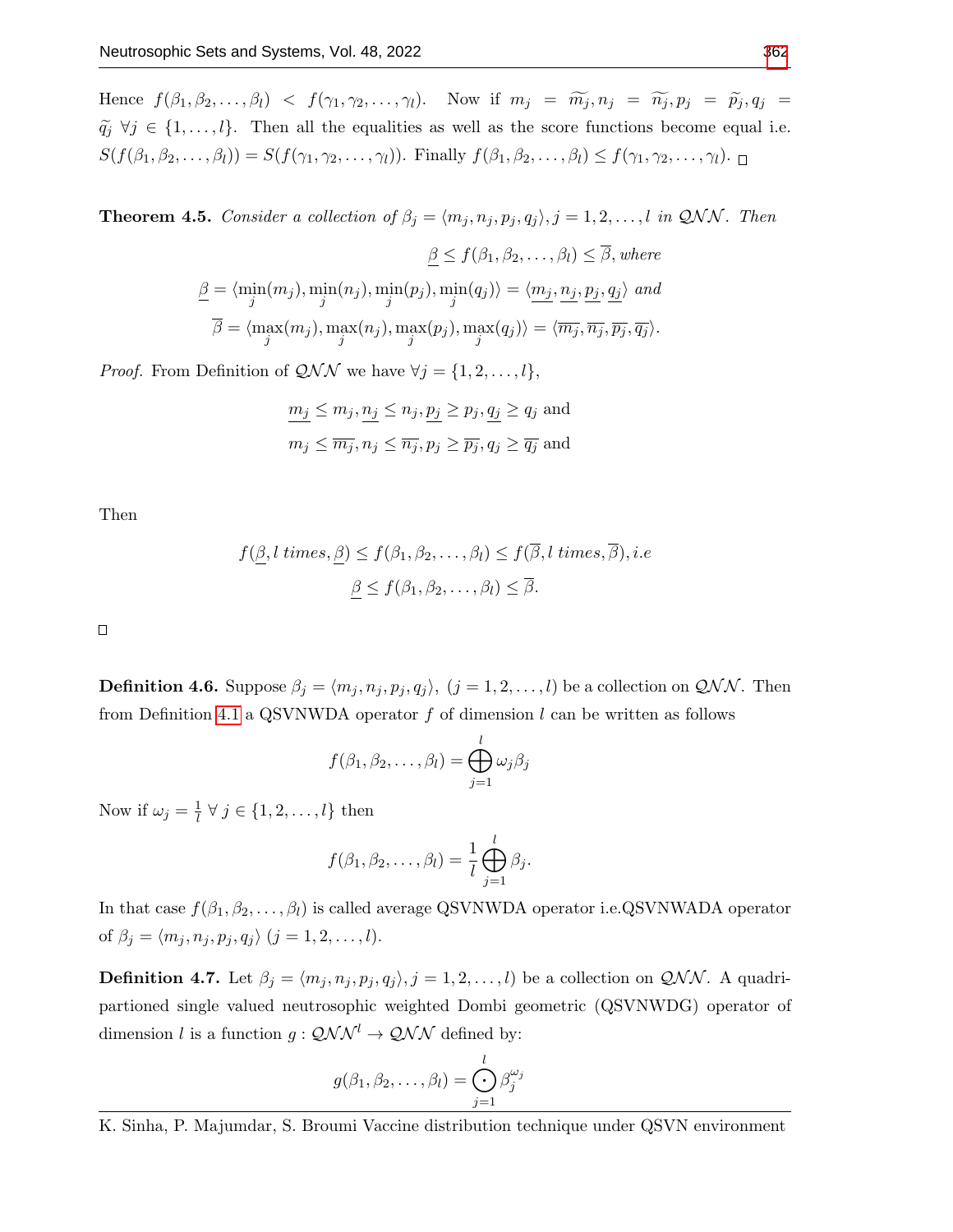=

where  $\omega = (\omega_1, \omega_2, \dots, \omega_l)^T$  is the weight vector,  $\omega_j$  is attached with  $\beta_j, j = 1, 2, \dots, l$  with  $0 \leq \omega_j \leq 1$  and  $\sum^l$  $j=1$  $\omega_j=1.$ 

**Theorem 4.8.** Suppose  $\beta_j = \langle m_j, n_j, p_j, q_j \rangle$   $(j = 1, 2, ..., l)$  be a collection on QNN along weight vector  $\omega$ . Then

$$
g(\beta_1, \beta_2, \dots, \beta_l) = \bigoplus_{j=1}^l \beta_j^{\omega_j}
$$

$$
\left\langle 1 - \frac{1}{1 + \left\{ \sum_{j=1}^l \omega_j \left( \frac{1 - m_j}{m_j} \right)^\varrho \right\}^{\frac{1}{\varrho}}, 1 - \frac{1}{1 + \left\{ \sum_{j=1}^l \omega_j \left( \frac{1 - n_j}{n_j} \right)^\varrho \right\}^{\frac{1}{\varrho}}, 1 - \frac{1}{1 + \left\{ \sum_{j=1}^l \omega_j \left( \frac{p_j}{1 - p_j} \right)^\varrho \right\}^{\frac{1}{\varrho}}}, 1 - \frac{1}{1 + \left\{ \sum_{j=1}^l \omega_j \left( \frac{q_j}{1 - q_j} \right)^\varrho \right\}^{\frac{1}{\varrho}}}} \right\rangle.
$$

*Proof.* We have omitted it due to similarity with Theorem [4.2.](#page-3-1)  $\Box$ 

Theorem 4.9. The QSVNWDG operator g satisfies properties as defined below:

- (i) Consistency:  $q(\beta_1, \beta_2, \ldots, \beta_l) \in \mathcal{QNN}$ .
- (ii) Idempotency:  $g(\beta, l \times ... , \beta) = \beta$ .
- (iii) Commutativity:  $g(\beta_1, \beta_2, \ldots, \beta_l) = g(\beta_l, \beta_{l-1}, \ldots, \beta_1)$ .
- (iv)  $g(\beta_{\pi(1)}, \beta_{\pi(2)}, \ldots, \beta_{\pi(l)}) = g(\beta_1, \beta_2, \ldots, \beta_l)$  where  $\pi$  is a permutation on  $\{1, 2, \ldots, l\}$ .

*Proof.* We have omitted it due to similarity with Theorem [4.3.](#page-4-0)  $\Box$ 

**Theorem 4.10.** Consider  $\beta_j = \langle m_j , n_j , p_j , q_j \rangle$ ,  $j = 1, 2, ..., l$ ) and  $\gamma_j = \langle \widetilde{m_j}, \widetilde{n_j}, \widetilde{p_j}, \widetilde{q_j} \rangle$  (j = 1, 2, ..., *l*) are two collections on QNN such that  $m_j \leq \widetilde{m}_j$ ,  $n_j \leq \widetilde{n}_j$ ,  $p_j \geq \widetilde{p}_j$ ,  $q_j \geq \widetilde{q}_j \forall j$ . Then  $g(\beta_1, \beta_2, \ldots, \beta_l) \leq g(\gamma_1, \gamma_2, \ldots, \gamma_l).$ 

*Proof.* Here the proof is similar with Theorem [4.4,](#page-4-1) hence we have omitted it.  $\Box$ 

**Theorem 4.11.** Consider a collection of  $\beta_j = \langle m_j, n_j, p_j, q_j \rangle$ ,  $j = 1, 2, ..., l$  in QNN. Then

$$
\underline{\beta} \le g(\beta_1, \beta_2, \dots, \beta_l) \le \overline{\beta}, where
$$
  

$$
\underline{\beta} = \langle \min_j(m_j), \min_j(n_j), \min_j(p_j), \min_j(q_j) \rangle = \langle \underline{m_j}, \underline{n_j}, \underline{p_j}, \underline{q_j} \rangle \text{ and}
$$
  

$$
\overline{\beta} = \langle \max_j(m_j), \max_j(n_j), \max_j(p_j), \max_j(q_j) \rangle = \langle \overline{m_j}, \overline{n_j}, \overline{p_j}, \overline{q_j} \rangle.
$$

*Proof.* Again proof is not done due to its similarity with Theorem [4.5.](#page-6-0)  $\Box$ 

**Definition 4.12.** Suppose  $\beta_j = \langle m_j, n_j, p_j, q_j \rangle$ ,  $j = 1, 2, ..., l$ ) be a collection on  $\mathcal{QNN}$ . Then from Definition [4.7](#page-6-1) a QSVNWDG operator  $q$  of dimension  $l$  can be written as follows

$$
g(\beta_1, \beta_2, \ldots, \beta_l) = \bigodot_{j=1}^l \beta_j^{\omega_j}
$$

K. Sinha, P. Majumdar, S. Broumi Vaccine distribution technique under QSVN environment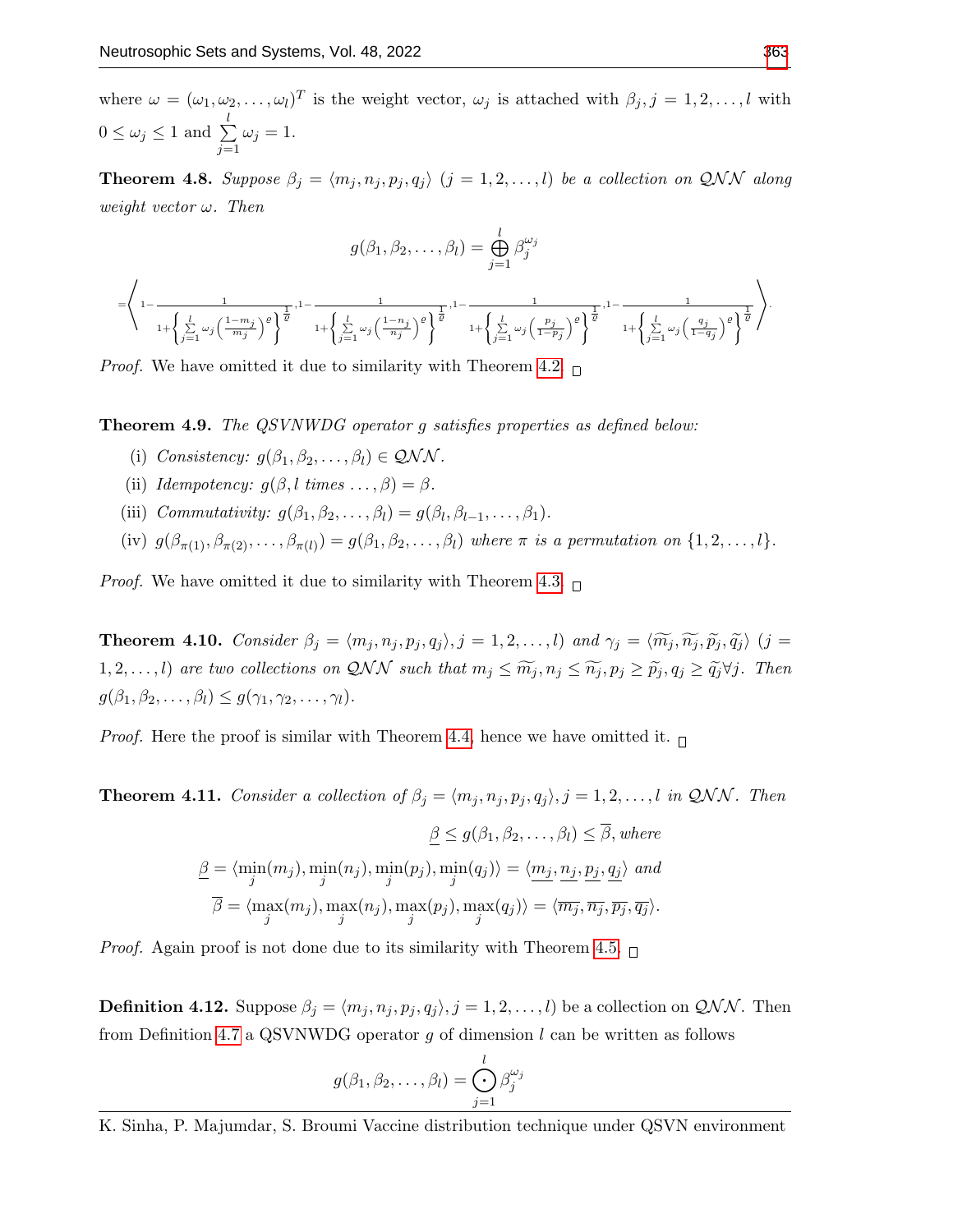Now if  $\omega_j = \frac{1}{l}$  $\frac{1}{l} \forall j \in \{1, 2, \ldots, l\}$  then

$$
g(\beta_1, \beta_2, \ldots, \beta_l) = (\bigodot_{j=1}^l \beta_j)^{\frac{1}{l}}.
$$

In that case  $g(\beta_1, \beta_2, \ldots, \beta_l)$  is called average QSVNWDG operator i.e.QSVNWADG operator of  $\beta_j = \langle m_j , n_j , p_j , q_j \rangle$   $(j = 1, 2, \dots, l).$ 

## 5. An application in MADM of QSVNWDA and QSVNWDG operator

Without an application in real life it is very tough to realize the utility of any operator. A reader can not get any interest if the operators cannot be used properly in MADM technique. For this reason we proposed a model with the help of QSVNWDA and QSVNWDG operator. Suppose Govt. of India want to distribute the Covid-19 vaccine in a smooth manner so that every Indian will get the vaccine. Now Govt of India has 4 vaccine  $v_i, i = 1, 2, 3, 4$  in hand where  $v_1$ : the co-vaxin from Bharat Bio-tech,  $v_2$ : Sputnik-V from Russia,  $v_3$ : Astrazeneca vaccine from Oxford university,  $v_4$ : Pfizer vaccine from USA with equal storage. However there are four attributes  $C_j$ ,  $j = 2, 3, 4$  which are to be considered for choosing a particular vaccine from the above list i.e.  $(C_1)$ : the cost of the vaccine,  $(C_2)$ : the effectiveness of a vaccine in human body,  $(C_3)$ : the rate of production of a vaccine  $(C_4)$ : the risk factor of a particular vaccine. In order to get a suitable vaccine  $V_i$  after consideration of all attributes  $C_j$ we have represented these MADM problems in the form of a decision making matrix  $D(v_{ij})$ on  $QNN$  as following:

$$
D(v_{ij}) = \begin{bmatrix} \langle 0.4, 0.5, 0.2, 0.6 \rangle & \langle 0.5, 0.5, 0.8, 0.1 \rangle & \langle 0.2, 0.6, 0.3, 0.2 \rangle & \langle 0.6, 0.5, 0.6, 0.7 \rangle \\ \langle 0.4, 0.2, 0.7, 0.6 \rangle & \langle 0.8, 0.5, 0.3, 0.4 \rangle & \langle 0.4, 0.1, 0.1, 0.1 \rangle & \langle 0.6, 0.6, 0.5, 0.5 \rangle \\ \langle 0.4, 0.4, 0.4, 0.5 \rangle & \langle 0.3, 0.6, 0.1, 0.4 \rangle & \langle 0.9, 0.2, 0.7, 0.3 \rangle & \langle 0.4, 0.2, 0.1, 0.1 \rangle \\ \langle 0.1, 0.1, 0.6, 0.3 \rangle & \langle 0.5, 0.3, 0.4, 0.2 \rangle & \langle 0.4, 0.8, 0.3, 0.2 \rangle & \langle 0.4, 0.5, 0.1, 0.5 \rangle \end{bmatrix}
$$

Here we consider the weight vector as (0.25, 0.25, 0.25, 0.25) since every vaccine has equal stock.

Case-I: We now consider the QSVNWDA operator to face the MADM problem. In that case we consider  $\rho = 1$  and derive the collection of QSVNs say  $v_i$  to find suitable vaccine among  $V_i(i = 1, 2, 3, 4)$  by the help of Definition [4.1](#page-3-0) as follows:

$$
v_1 = \langle 0.460, 0.529, 0.644, 0.779 \rangle
$$
  
\n
$$
v_2 = \langle 0.630, 0.417, 0.761, 0.753 \rangle
$$
  
\n
$$
v_3 = \langle 0.319, 0.400, 0.833, 0.775 \rangle
$$
  
\n
$$
v_1 = \langle 0.164, 0.341, 0.192, 0.538 \rangle.
$$

Based on the Definition [3.1](#page-2-0) we have:

 $S(v_1) = 0.392, S(v_2) = 0.384, S(v_3) = 0.3801, S(v_4) = 0.3624.$ 

.

K. Sinha, P. Majumdar, S. Broumi Vaccine distribution technique under QSVN environment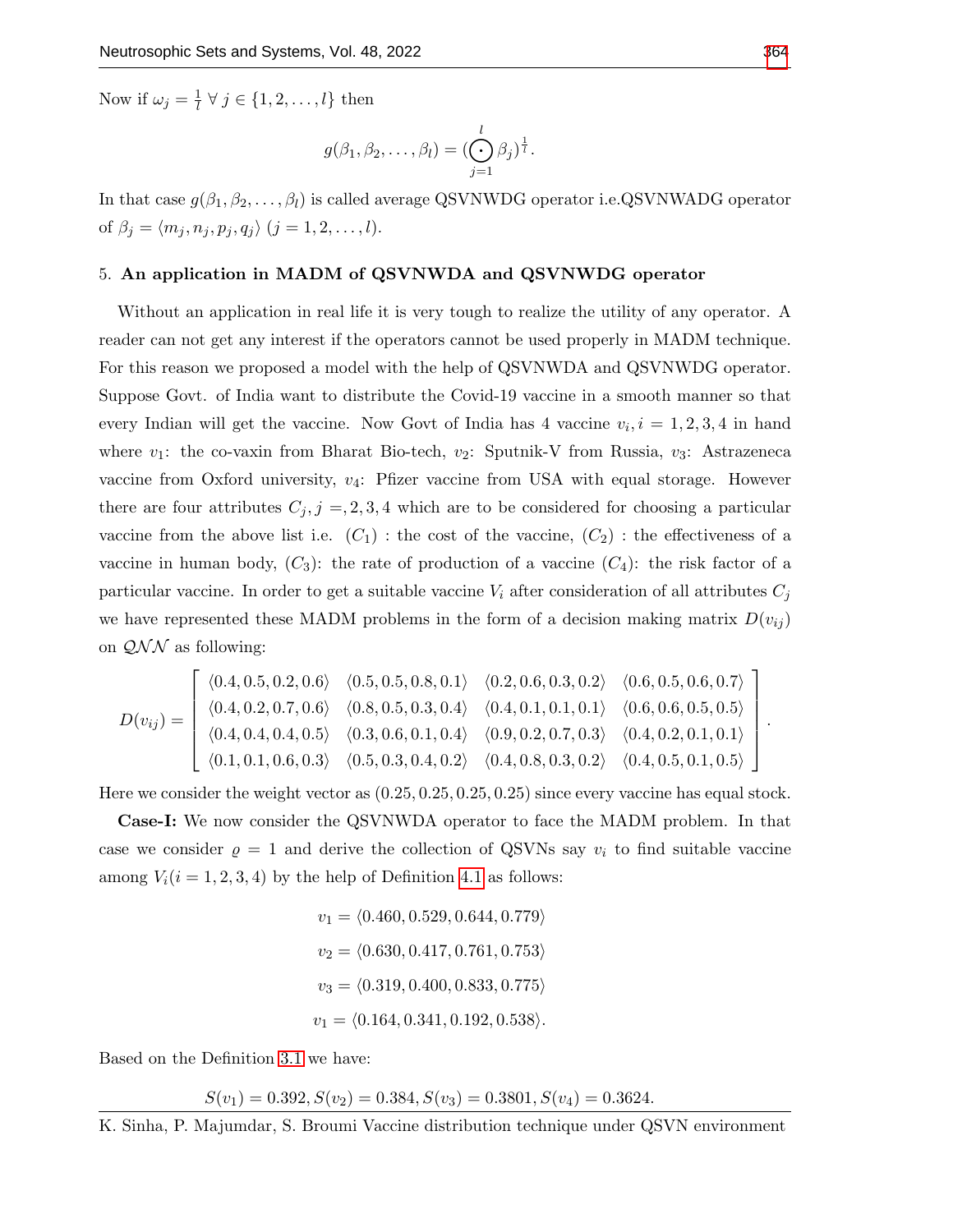Hence the priority order of vaccine is  $v_1 > v_2 > v_3 > v_4$ .

Case-II: Now We consider the QSVNWDG operator to face our problem. We again consider  $\rho = 1$  and derive the collective QSVNs  $v_i$  with the help of Definition [4.7](#page-6-1) as follows:

$$
v_1 = \langle 0.5102, 0.4782, 0.607, 0.512 \rangle
$$
  
\n
$$
v_2 = \langle 0.657, 0.785, 0.492, 0.4503 \rangle
$$
  
\n
$$
v_3 = \langle 0.576, 0.718, 0.446, 0.355 \rangle
$$
  
\n
$$
v_1 = \langle 0.739, 0.758, 0.403, 0.628 \rangle.
$$

Again based on the Definition [3.1](#page-2-0) we get:

$$
S(v_1) = 0.935, S(v_2) = 0.625, S(v_3) = 0.6231, S(v_4) = 0.616.
$$

Therefore the priority order of vaccine is  $v_4 < v_3 < v_2 < v_1$ . To find the more effect of the quantity  $\varrho$  in the QSVNWDA and QSVNWDG operator we take the value of  $\varrho$  in an increasing order starting from 0.2 to 1 with an increment 0.2. Our results are given in the following tables:

Table of QSVNWDA operator

| $\varrho$ | $S(v_1), S(v_2), S(v_3), S(v_4)$ | $\int$ <i>Order of priority</i> |
|-----------|----------------------------------|---------------------------------|
| $0.2\,$   | 0.627, 0.606, 0.598, 0.377       |                                 |
| 0.4       | 0.635, 0.621, 0.612, 0.396       |                                 |
| $0.6\,$   | 0.676, 0.648, 0.639, 0.404       | $v_4 < v_3 < v_2 < v_1$         |
| 0.8       | 0.695, 0.664, 0.652, 0.418       |                                 |
| 1.0       | 0.692, 0.678, 0.664, 0.444       |                                 |

Table of QSVNWDG operator

| $\mathcal{O}$ | $S(v_4), S(v_3), S(v_2), S(v_1)$ | Order of priority       |
|---------------|----------------------------------|-------------------------|
| 0.2           | 0.429, 0.492, 0.541, 0.568       |                         |
| 0.4           | 0.417, 0.476, 0.525, 0.549       |                         |
| 0.6           | 0.411, 0.449, 0.484, 0.502       | $v_4 < v_3 < v_2 < v_1$ |
| 0.8           | 0.426, 0.442, 0.474, 0.491       |                         |
| 1.0           | 0.394, 0.410, 0.439, 0.462       |                         |

In both of the above cases we have seen that in respect of the values of  $\rho$ , the order of priority of the vaccines remains always same for an individual operator. Thus the MADM of finding suitable vaccine using the QSVNWDA operator as well as QSVNWDG operator gives us a flexibility of choosing the value of  $\varrho$ . Thus the Govt of India will choose the vaccine  $v_1$  in topmost priority.The above procedure help our Govt to choose a multi-solution based on the current situation at that time.

K. Sinha, P. Majumdar, S. Broumi Vaccine distribution technique under QSVN environment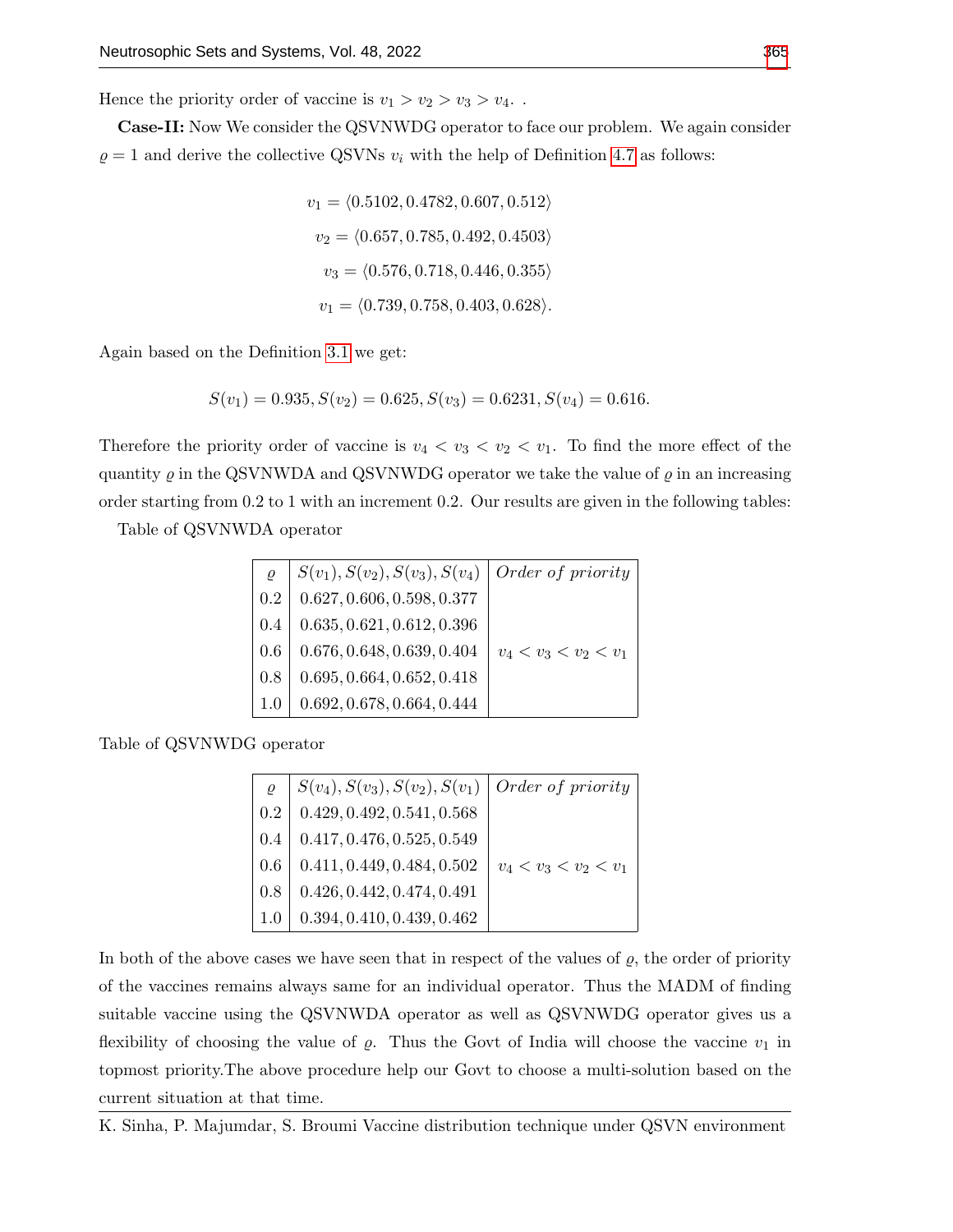#### 6. Conclusion

In this article two aggregation operators i.e. QSVNWDA and QSVNWDG operator based on Dombi operations on  $\mathcal{QNN}$  sets are introduced. We have studied the properties of QSVNWDA and QSVNWDG operators. Finally we have solved a MADM problems using QSVNWDA and QSVNWDG operators. In solving MADM problems we have utilized the score functions of  $\mathcal{QNN}$  to finding the order of priority of different parameters. Also we have seen that different large values of  $\rho$  may effect the score functions. In future we will develop more advanced type of QSVNWDA operator and QSVNWDG operator on  $\mathcal{QNN}$  and will apply them to real life MADM problems.

### References

- <span id="page-10-4"></span>[1] Dombi, J. A general class of fuzzy operators, the demogram class of fuzzy operators and fuzziness measures induced by fuzzy operators. Fuzzy set and systems, 1982, 8, 149-163.
- <span id="page-10-0"></span>[2] Smarandache, F., Neutrosophic set-a generalization of the intuitionstic fuzzy set. Granular Computing, IEEE international conference, 2006,38-42 DOI:10.1109/GRC.2006.1635754.
- <span id="page-10-1"></span>[3] Wang, H.; Smarandache, F.; Zhang, Y., and R. Sunderraman, Single valued neutrosophic sets. Multispace and Multistructure, 2010, 4, 410-413.
- [4] Merigo, J.M. and Casanovas, M., Decision making with distance measures and induced aggregation operators. Computers and Industrial Engineering, 2011, 60(1), 66-76.
- [5] Smarandache, F., A geometric interpretation of the neutrosophic sets, Granular Computing, IEEE international conference, 2011,602–606, DOI:10.1109/GRC.2011.6122665.
- [6] Merigo, J.M. and Casanovas, M., Induced aggregation operators in the euclidean distance and its application in financial decision making. Expert Systems with Applications, 2011, 38(6), 7603-7608.
- [7] Merigo, J.M. and Yager,R.R., Generalized moving averages, distance measures and OWA operators. International Journal of Uncertainty, Fuzziness and Knowledge-Based Systems, 2013, 21(4), 533-559.
- [8] Broumi, S. and Smarandache, F., New distance and similarity measures of interval neutrosophic sets. International Fusion, IEEE 17th international conference, China, 2014, 1-7.
- [9] Smarandache, F., A unifying field in logics: neutrosophic logic, neutrosophy, neutrosophic set, neutrosophic probability and statistics. American Research Press, 2014.
- [10] Deli, I.; Ali, M. and Smarandache, F., Bipolar neutrosophic sets and their application based on multicriteria decision making problems. Proceedings of International conference on advanced mechatronic systems, Beijing, China, 2015.
- [11] Majumdar, P., Neutrosophic sets and its applications to decision making. Computational Intelligence for Big Data Analysis, 2015, 97-115.
- <span id="page-10-2"></span>[12] Smarandache, F., and Pramanik, S., New trends in neutrosophic theory and applications. Ponds edition, 2016.
- <span id="page-10-3"></span>[13] Chatterjee, R.; Majumdar, P. and Samanta, S.K., On some similarity measures and entropy on quadripartitioned single valued neutrosophic sets. Journal of Intelligent and Fuzzy Systems, 2016, 30, 2475-2485.
- <span id="page-10-6"></span>[14] Chen J.; Jun Ye., Some Single-Valued Neutrosophic Dombi Weighted Aggregation Operators for Multiple Attribute Decision-Making, Symmetry, 2017, 9, 82.
- <span id="page-10-5"></span>[15] Liu, P.D;Liu, J.L.; Chen, S.M., Some intutionistic fuzzy Dombi Bonferroni mean operators and their application to multi-attributegroup decision making, Journal of Operation reserch society, 2017,1-26.
- K. Sinha, P. Majumdar, S. Broumi Vaccine distribution technique under QSVN environment